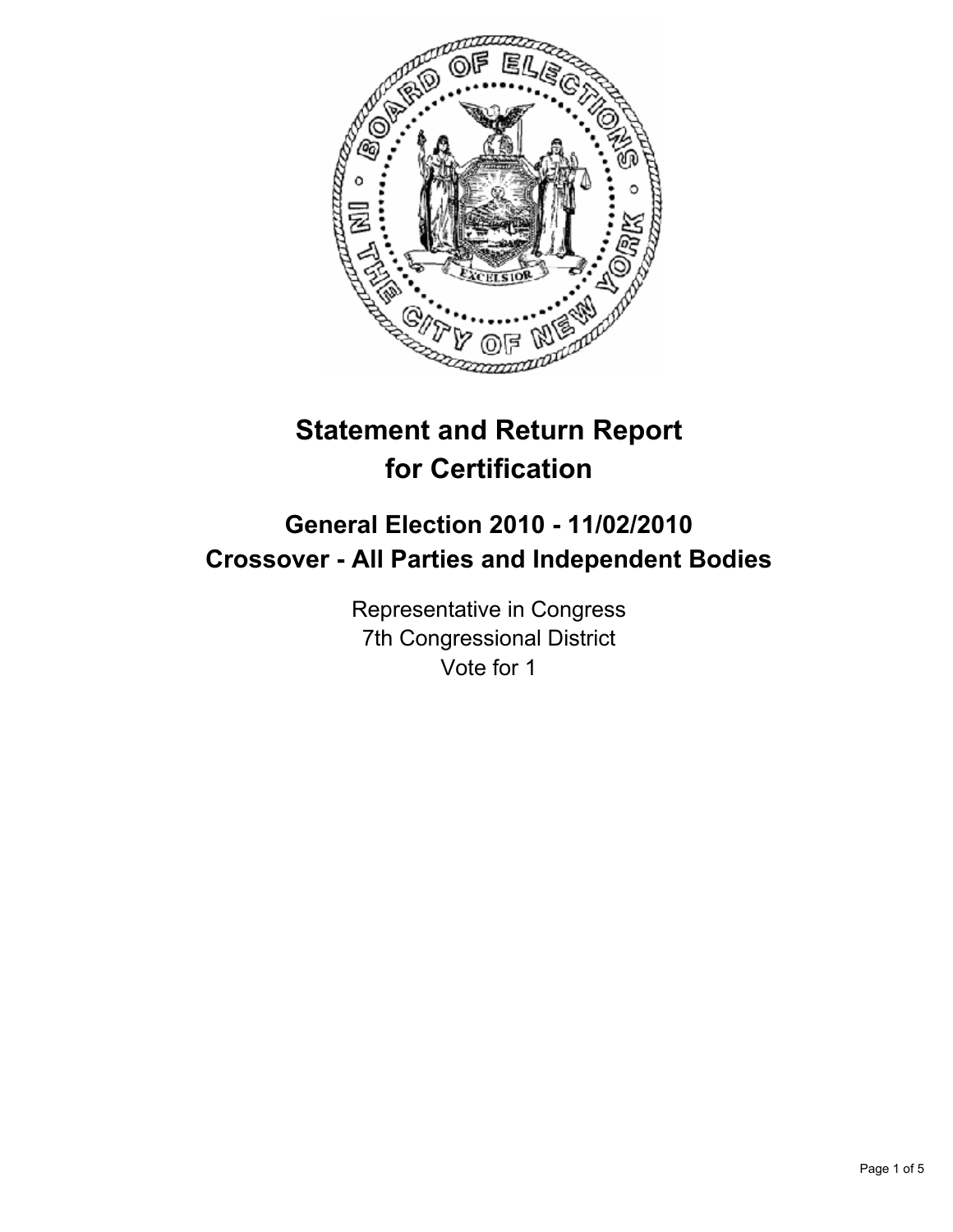

#### **Bronx County**

| PUBLIC COUNTER                    | 59,823         |
|-----------------------------------|----------------|
| <b>EMERGENCY</b>                  | 0              |
| ABSENTEE/MILITARY                 | 1,172          |
| <b>FEDERAL</b>                    | 167            |
| <b>AFFIDAVIT</b>                  | 1,184          |
| <b>Total Ballots</b>              | 62,346         |
| JOSEPH CROWLEY (DEMOCRATIC)       | 43,885         |
| KENNETH A REYNOLDS (REPUBLICAN)   | 7,764          |
| KENNETH A REYNOLDS (CONSERVATIVE) | 1,533          |
| JOSEPH CROWLEY (WORKING FAMILIES) | 2,801          |
| ANTHONY GRONOWICZ (GREEN)         | 467            |
| BONNIE MARIE POINTER (WRITE-IN)   | 1              |
| CHARLES BARRON (WRITE-IN)         | 1              |
| <b>GAY MARRIAGE (WRITE-IN)</b>    | 1              |
| IJEOMA ONYEKURIE (WRITE-IN)       | 1              |
| ISH PEE PEE (WRITE-IN)            | 1              |
| JAMES GILLMORE (WRITE-IN)         | 1              |
| JEFF KLEIN (WRITE-IN)             | $\overline{c}$ |
| JEFFREY KLEIN (WRITE-IN)          | $\overline{c}$ |
| KODOS (WRITE-IN)                  | 1              |
| MAJORIE MOSHANE (WRITE-IN)        | 1              |
| MICHAEL CERRONE (WRITE-IN)        | 1              |
| MICHAEL JACKSON (WRITE-IN)        | 1              |
| MICHAEL SMITH (WRITE-IN)          | 1              |
| MICHEAL JACKSON (WRITE-IN)        | 1              |
| NO NAME (WRITE-IN)                | 6              |
| NO ONE (WRITE-IN)                 | 1              |
| RUBEN DIAZ (WRITE-IN)             | 1              |
| SERRANO JOSE E. (WRITE-IN)        | 1              |
| WM FAULKNER (WRITE-IN)            | 1              |
| <b>Total Votes</b>                | 56,476         |
| Unrecorded                        | 5,870          |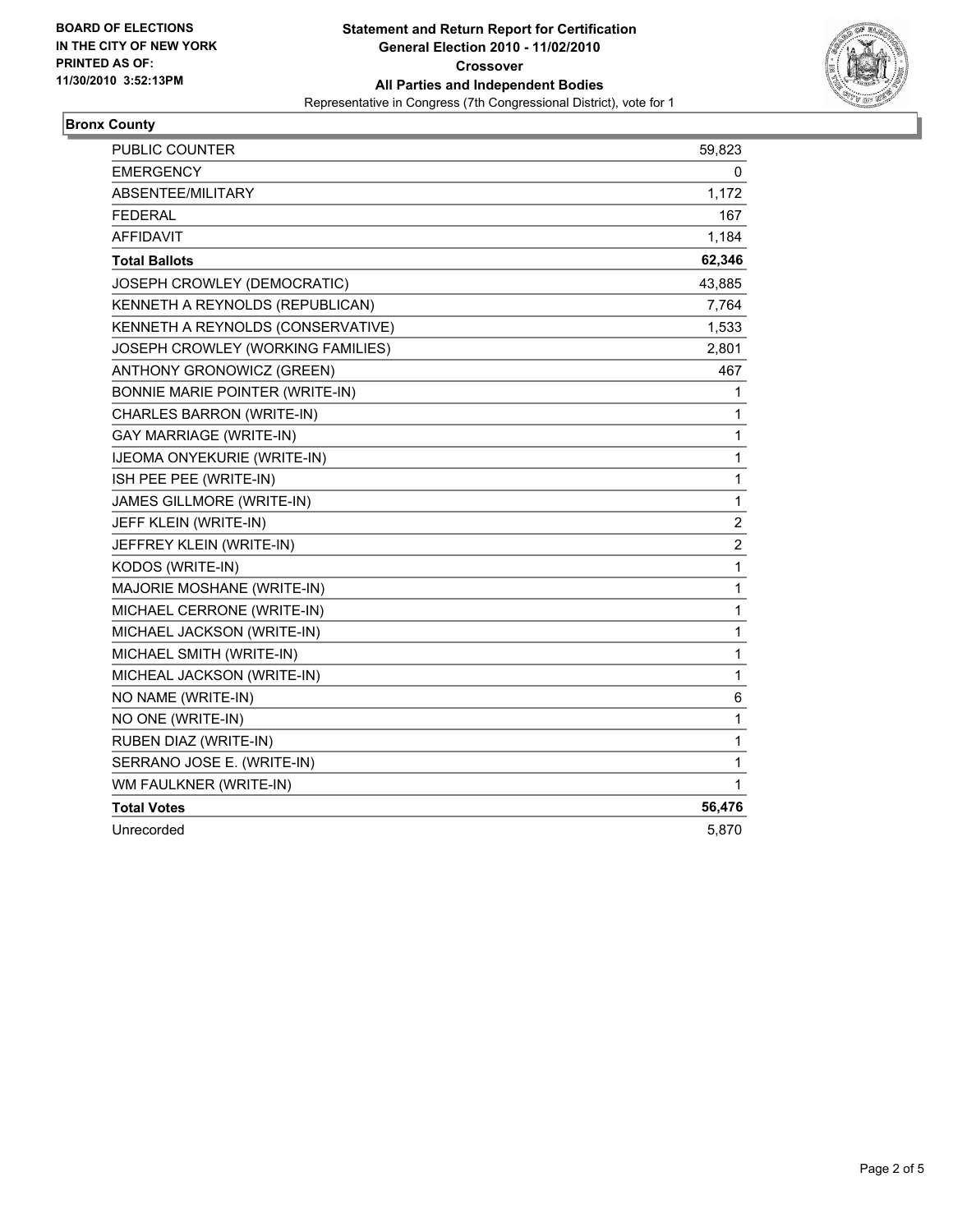

### **Queens County**

| <b>PUBLIC COUNTER</b>             | 34,182 |
|-----------------------------------|--------|
| <b>EMERGENCY</b>                  | 45     |
| ABSENTEE/MILITARY                 | 679    |
| <b>FEDERAL</b>                    | 210    |
| <b>AFFIDAVIT</b>                  | 509    |
| <b>Total Ballots</b>              | 35,625 |
| JOSEPH CROWLEY (DEMOCRATIC)       | 22,338 |
| KENNETH A REYNOLDS (REPUBLICAN)   | 5,987  |
| KENNETH A REYNOLDS (CONSERVATIVE) | 861    |
| JOSEPH CROWLEY (WORKING FAMILIES) | 2,223  |
| ANTHONY GRONOWICZ (GREEN)         | 571    |
| CINDERELLA (WRITE-IN)             | 1      |
| CROWLEY (WRITE-IN)                | 1      |
| <b>JOSE SERRANO (WRITE-IN)</b>    | 1      |
| KEVIN A. MONTALVO (WRITE-IN)      | 1      |
| LAUREN SCHUSTER (WRITE-IN)        | 1      |
| MICKEY MOUSE (WRITE-IN)           | 1      |
| NO NAME (WRITE-IN)                | 9      |
| <b>Total Votes</b>                | 31,995 |
| Unrecorded                        | 3,630  |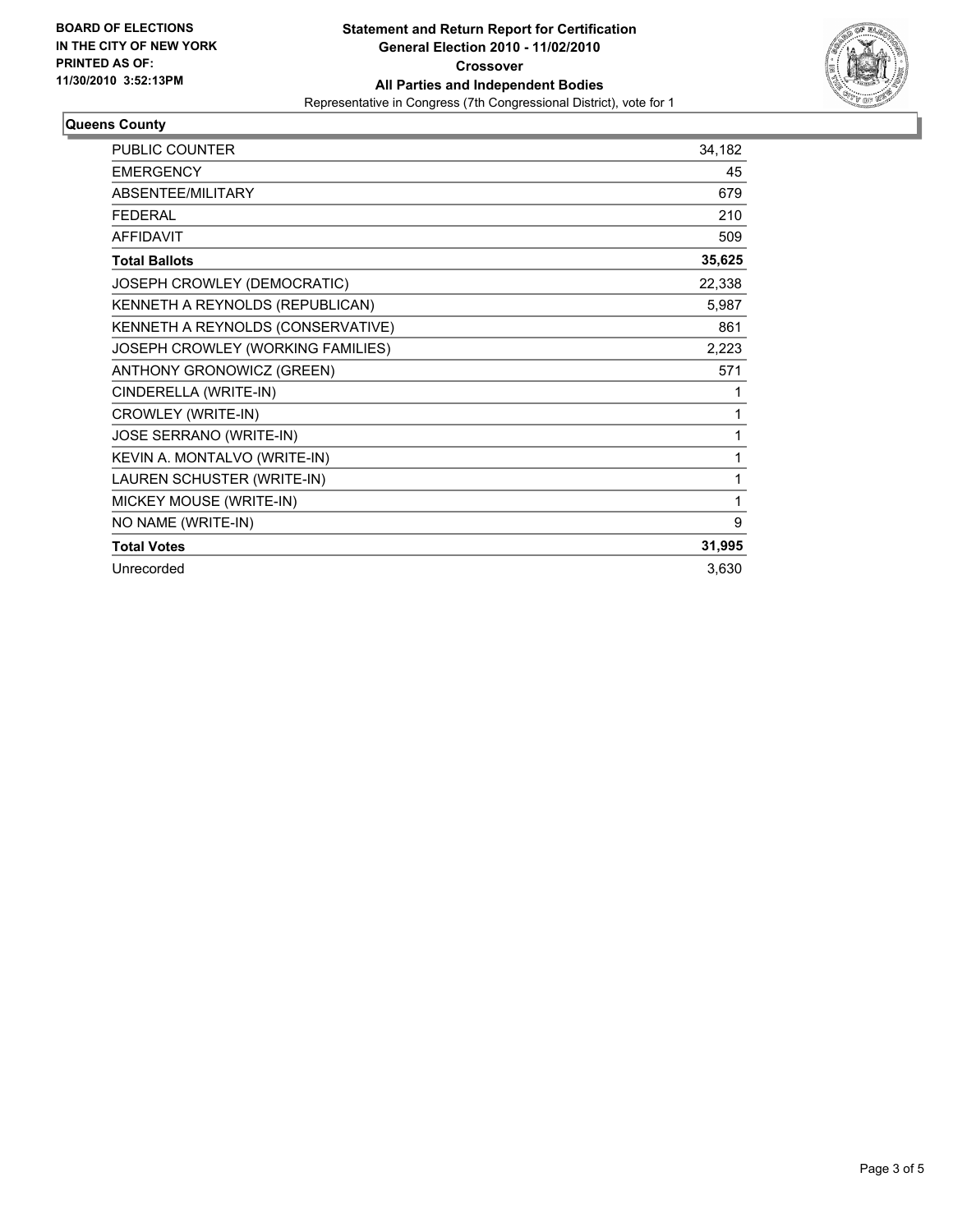

#### **Total for Representative in Congress (7th Congressional District)**

| <b>PUBLIC COUNTER</b>             | 94,005 |
|-----------------------------------|--------|
| <b>EMERGENCY</b>                  | 45     |
| ABSENTEE/MILITARY                 | 1,851  |
| <b>FEDERAL</b>                    | 377    |
| <b>AFFIDAVIT</b>                  | 1,693  |
| <b>Total Ballots</b>              | 97,971 |
| JOSEPH CROWLEY (DEMOCRATIC)       | 66,223 |
| KENNETH A REYNOLDS (REPUBLICAN)   | 13,751 |
| KENNETH A REYNOLDS (CONSERVATIVE) | 2,394  |
| JOSEPH CROWLEY (WORKING FAMILIES) | 5,024  |
| ANTHONY GRONOWICZ (GREEN)         | 1,038  |
| BONNIE MARIE POINTER (WRITE-IN)   | 1      |
| CHARLES BARRON (WRITE-IN)         | 1      |
| CINDERELLA (WRITE-IN)             | 1      |
| CROWLEY (WRITE-IN)                | 1      |
| <b>GAY MARRIAGE (WRITE-IN)</b>    | 1      |
| IJEOMA ONYEKURIE (WRITE-IN)       | 1      |
| ISH PEE PEE (WRITE-IN)            | 1      |
| JAMES GILLMORE (WRITE-IN)         | 1      |
| JEFF KLEIN (WRITE-IN)             | 2      |
| JEFFREY KLEIN (WRITE-IN)          | 2      |
| JOSE SERRANO (WRITE-IN)           | 1      |
| KEVIN A. MONTALVO (WRITE-IN)      | 1      |
| KODOS (WRITE-IN)                  | 1      |
| LAUREN SCHUSTER (WRITE-IN)        | 1      |
| MAJORIE MOSHANE (WRITE-IN)        | 1      |
| MICHAEL CERRONE (WRITE-IN)        | 1      |
| MICHAEL JACKSON (WRITE-IN)        | 1      |
| MICHAEL SMITH (WRITE-IN)          | 1      |
| MICHEAL JACKSON (WRITE-IN)        | 1      |
| MICKEY MOUSE (WRITE-IN)           | 1      |
| NO NAME (WRITE-IN)                | 15     |
| NO ONE (WRITE-IN)                 | 1      |
| RUBEN DIAZ (WRITE-IN)             | 1      |
| SERRANO JOSE E. (WRITE-IN)        | 1      |
| WM FAULKNER (WRITE-IN)            | 1      |
| <b>Total Votes</b>                | 88,471 |
| Unrecorded                        | 9,500  |